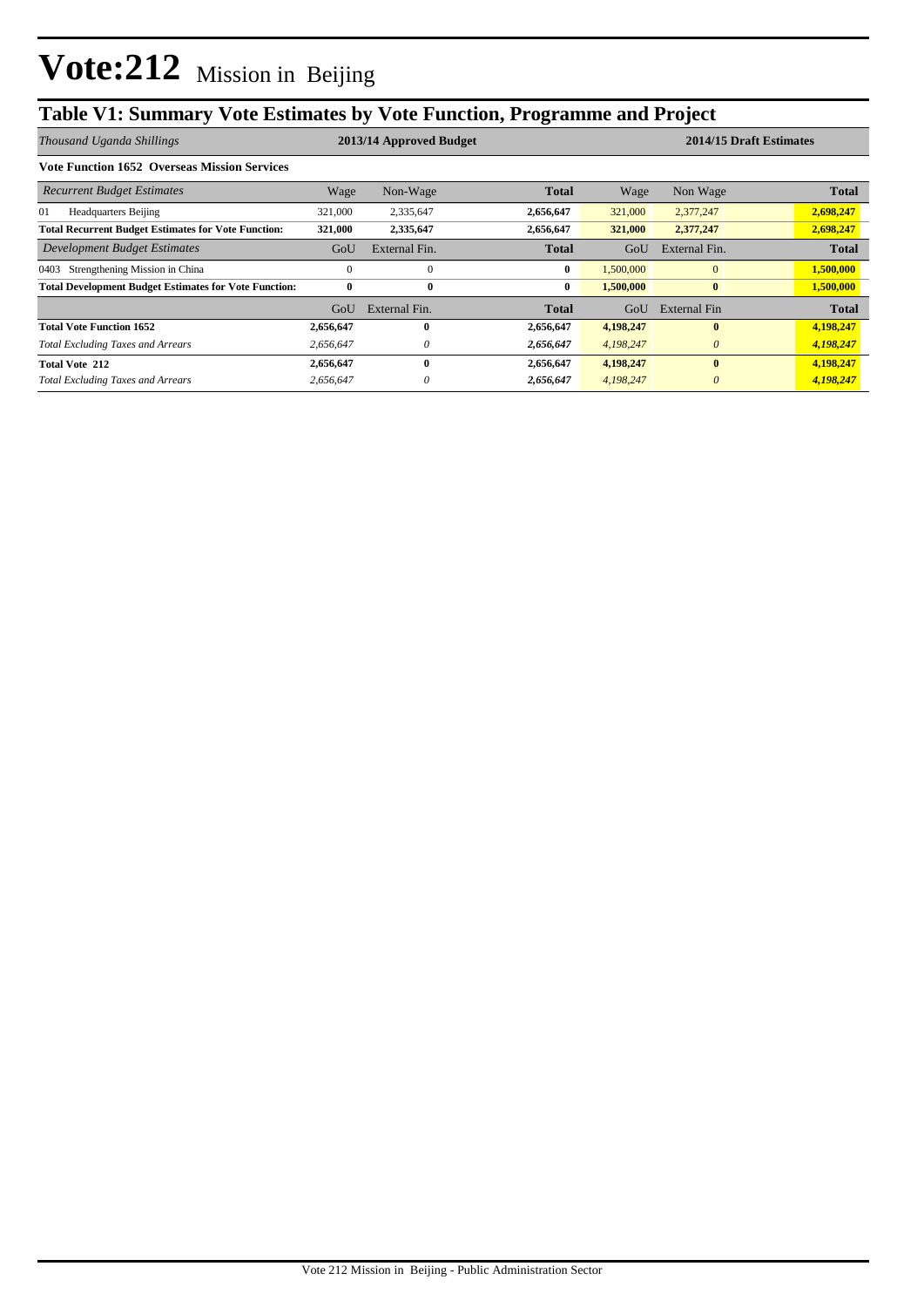## **Vote:212** Mission in Beijing

#### **Table V2: Summary Vote Estimates by Item**

| Thousand Uganda Shillings                               | 2013/14 Approved Budget |                   |              | 2014/15 Draft Estimates |                       |               |
|---------------------------------------------------------|-------------------------|-------------------|--------------|-------------------------|-----------------------|---------------|
|                                                         |                         | GoU External Fin. | <b>Total</b> |                         | GoU External Fin.     | <b>Total</b>  |
| <b>Employees, Goods and Services (Outputs Provided)</b> | 2,656,647               | 0                 | 2,656,647    | 2,698,247               | $\boldsymbol{\theta}$ | 2,698,247     |
| 211103 Allowances                                       | 776,947                 | $\Omega$          | 776,947      | 818,547                 | $\Omega$              | 818,547       |
| 211105 Missions staff salaries                          | 321,000                 | $\mathbf{0}$      | 321,000      | 321,000                 | $\mathbf{0}$          | 321,000       |
| 212101 Social Security Contributions                    | 25,000                  | $\Omega$          | 25,000       | $\Omega$                | $\Omega$              | $\mathbf{0}$  |
| 212201 Social Security Contributions                    |                         | $\Omega$          | 0            | 25,000                  | $\Omega$              | 25,000        |
| 213001 Medical expenses (To employees)                  | 50,000                  | $\Omega$          | 50,000       | 50,000                  | $\mathbf{0}$          | 50,000        |
| 221001 Advertising and Public Relations                 | 10,000                  | $\Omega$          | 10,000       | 10,000                  | $\Omega$              | 10,000        |
| 221009 Welfare and Entertainment                        | 20,000                  | 0                 | 20,000       | 20,000                  | $\Omega$              | 20,000        |
| 221011 Printing, Stationery, Photocopying and Binding   | 13,000                  | $\mathbf{0}$      | 13,000       | 13,000                  | $\mathbf{0}$          | <b>13,000</b> |
| 222001 Telecommunications                               | 20,000                  | $\Omega$          | 20,000       | 20,000                  | $\Omega$              | 20,000        |
| 223003 Rent – (Produced Assets) to private entities     | 1,143,800               | $\Omega$          | 1,143,800    | 1,143,800               | $\Omega$              | 1,143,800     |
| 223005 Electricity                                      | 15,000                  | 0                 | 15,000       | 15,000                  | $\mathbf{0}$          | 15,000        |
| 223006 Water                                            | 5,000                   | $\Omega$          | 5,000        | 5,000                   | $\Omega$              | 5,000         |
| 223007 Other Utilities- (fuel, gas, firewood, charcoal) | 73,000                  | $\Omega$          | 73,000       | 73,000                  | $\Omega$              | 73,000        |
| 226001 Insurances                                       | 5,000                   | 0                 | 5,000        | 5,000                   | $\mathbf{0}$          | 5,000         |
| 227001 Travel inland                                    | 30,000                  | $\Omega$          | 30,000       | 30,000                  | $\Omega$              | 30,000        |
| 227002 Travel abroad                                    | 62,252                  | $\Omega$          | 62,252       | 62,252                  | $\Omega$              | 62,252        |
| 227003 Carriage, Haulage, Freight and transport hire    | 46,000                  | $\mathbf{0}$      | 46,000       | 46,000                  | $\mathbf{0}$          | 46,000        |
| 227004 Fuel, Lubricants and Oils                        | 20,000                  | $\Omega$          | 20,000       | 20,000                  | $\Omega$              | 20,000        |
| 228002 Maintenance - Vehicles                           | 10,648                  | $\mathbf{0}$      | 10,648       | 10,648                  | $\Omega$              | 10,648        |
| 228003 Maintenance – Machinery, Equipment & Furniture   | 10,000                  | $\mathbf{0}$      | 10,000       | 10,000                  | $\mathbf{0}$          | 10,000        |
| <b>Investment</b> (Capital Purchases)                   | $\theta$                | 0                 | 0            | 1,500,000               | $\boldsymbol{\theta}$ | 1,500,000     |
| 311101 Land                                             | $\Omega$                | $\mathbf{0}$      | 0            | 1,500,000               | $\mathbf{0}$          | 1,500,000     |
| <b>Grand Total Vote 212</b>                             | 2,656,647               | $\bf{0}$          | 2,656,647    | 4,198,247               | $\bf{0}$              | 4,198,247     |
| <b>Total Excluding Taxes and Arrears</b>                | 2,656,647               | 0                 | 2,656,647    | 4,198,247               | $\theta$              | 4,198,247     |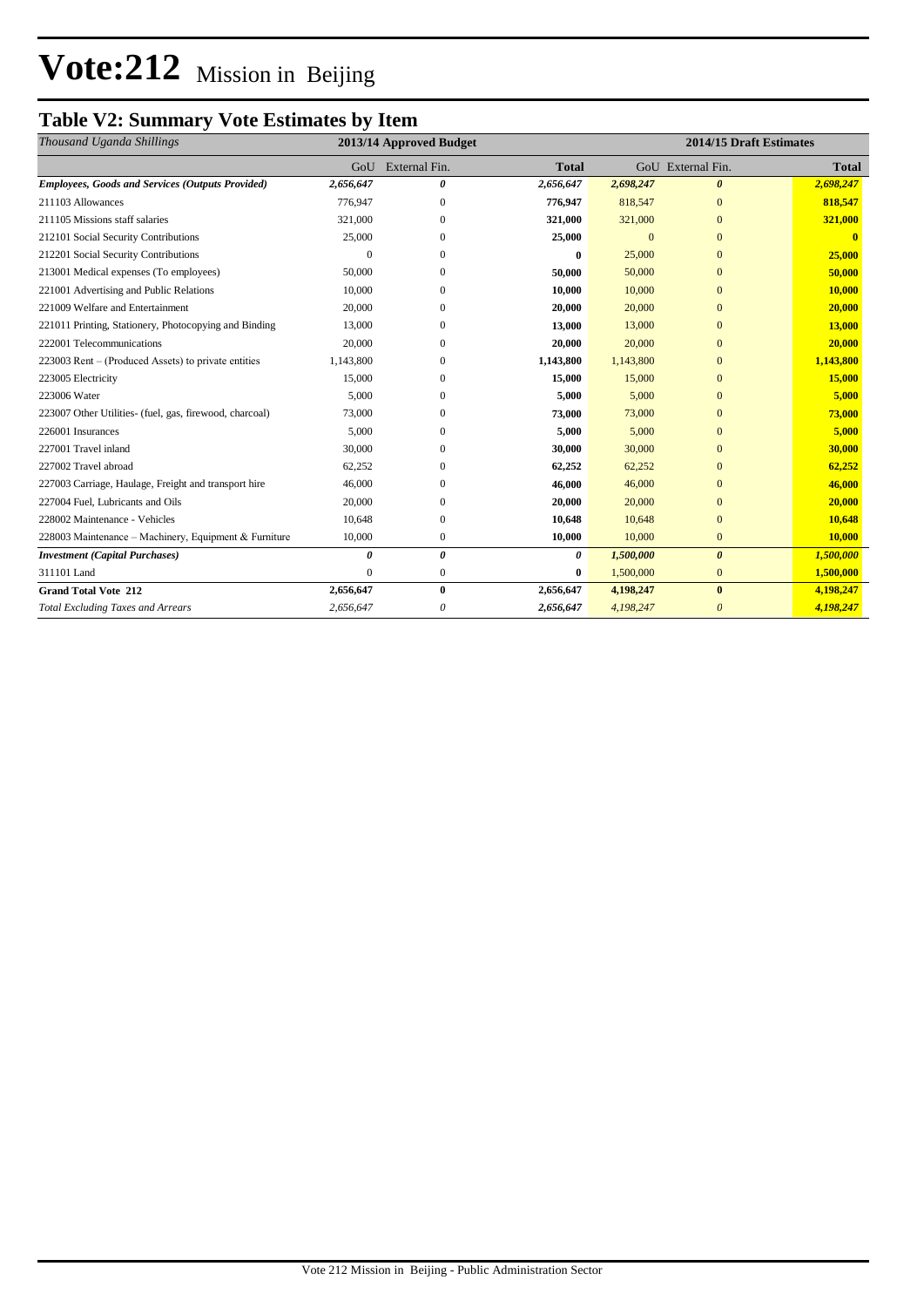### **Vote:212** Mission in Beijing

#### **Table V3: Detailed Estimates by Vote Function, Cost Centre, Output and Item**

#### *Vote Function 1652 Overseas Mission Services*

#### *Recurrent Budget Estimates*

#### **Programme 01 Headquarters Beijing**

| Thousand Uganda Shillings                                            |                  | 2013/14 Approved Budget | 2014/15 Draft Estimates |                       |                  |               |
|----------------------------------------------------------------------|------------------|-------------------------|-------------------------|-----------------------|------------------|---------------|
| <b>Outputs Provided</b>                                              | Wage             | Non-Wage                | <b>Total</b>            | Wage                  | Non Wage         | <b>Total</b>  |
| <b>Output:165201 Cooperation frameworks</b>                          |                  |                         |                         |                       |                  |               |
| 211103 Allowances                                                    | $\mathbf{0}$     | 270,600                 | 270,600                 | $\mathbf{0}$          | 312,200          | 312,200       |
| 211105 Missions staff salaries                                       | 321,000          | $\overline{0}$          | 321,000                 | 321,000               | $\boldsymbol{0}$ | 321,000       |
| 212101 Social Security Contributions                                 | $\boldsymbol{0}$ | 25,000                  | 25,000                  | $\mathbf{0}$          | $\mathbf{0}$     | $\mathbf{0}$  |
| 212201 Social Security Contributions                                 | $\mathbf{0}$     | $\mathbf{0}$            | $\bf{0}$                | $\mathbf{0}$          | 25,000           | 25,000        |
| 213001 Medical expenses (To employees)                               | $\boldsymbol{0}$ | 50,000                  | 50,000                  | $\mathbf{0}$          | 50,000           | 50,000        |
| 221009 Welfare and Entertainment                                     | $\overline{0}$   | 20,000                  | 20,000                  | $\mathbf{0}$          | 20,000           | 20,000        |
| 221011 Printing, Stationery, Photocopying and                        | $\mathbf{0}$     | 13,000                  | 13,000                  | $\mathbf{0}$          | 13,000           | <b>13,000</b> |
| 222001 Telecommunications                                            | $\mathbf{0}$     | 20,000                  | 20,000                  | $\overline{0}$        | 20,000           | 20,000        |
| 223003 Rent – (Produced Assets) to private enti                      | $\mathbf{0}$     | 630,000                 | 630,000                 | $\mathbf{0}$          | 630,000          | 630,000       |
| 223005 Electricity                                                   | $\mathbf{0}$     | 15,000                  | 15,000                  | $\mathbf{0}$          | 15,000           | 15,000        |
| 223006 Water                                                         | $\mathbf{0}$     | 5,000                   | 5,000                   | $\mathbf{0}$          | 5,000            | 5,000         |
| 223007 Other Utilities- (fuel, gas, firewood, cha                    | $\boldsymbol{0}$ | 30,000                  | 30,000                  | $\mathbf{0}$          | 30,000           | 30,000        |
| 226001 Insurances                                                    | $\boldsymbol{0}$ | 5,000                   | 5,000                   | $\mathbf{0}$          | 5,000            | 5,000         |
| 227002 Travel abroad                                                 | $\boldsymbol{0}$ | 27,252                  | 27,252                  | $\mathbf{0}$          | 27,252           | 27,252        |
| 227003 Carriage, Haulage, Freight and transpor                       | $\boldsymbol{0}$ | 46,000                  | 46,000                  | $\mathbf{0}$          | 46,000           | 46,000        |
| Total Cost of Output 165201:                                         | 321,000          | 1,156,852               | 1,477,852               | 321,000               | 1,198,452        | 1,519,452     |
| Output:165202 Consulars services                                     |                  |                         |                         |                       |                  |               |
| 211103 Allowances                                                    | $\boldsymbol{0}$ | 230,000                 | 230,000                 | $\mathbf{0}$          | 230,000          | 230,000       |
| 221001 Advertising and Public Relations                              | $\overline{0}$   | 7,000                   | 7,000                   | $\mathbf{0}$          | 7,000            | 7,000         |
| 223003 Rent – (Produced Assets) to private enti                      | $\overline{0}$   | 55,000                  | 55,000                  | $\overline{0}$        | 55,000           | 55,000        |
| 227001 Travel inland                                                 | $\boldsymbol{0}$ | 30,000                  | 30,000                  | $\mathbf{0}$          | 30,000           | 30,000        |
| 227002 Travel abroad                                                 | $\boldsymbol{0}$ | 35,000                  | 35,000                  | $\mathbf{0}$          | 35,000           | 35,000        |
| 227004 Fuel, Lubricants and Oils                                     | $\overline{0}$   | 20,000                  | 20,000                  | $\overline{0}$        | 20,000           | 20,000        |
| 228002 Maintenance - Vehicles                                        | $\boldsymbol{0}$ | 10,648                  | 10,648                  | $\mathbf{0}$          | 10,648           | 10,648        |
| 228003 Maintenance – Machinery, Equipment                            | $\boldsymbol{0}$ | 10,000                  | 10,000                  | $\mathbf{0}$          | 10,000           | 10,000        |
| Total Cost of Output 165202:                                         | $\theta$         | 397,648                 | 397,648                 | $\boldsymbol{\theta}$ | 397,648          | 397,648       |
| Output:165204 Promotion of trade, tourism, education, and investment |                  |                         |                         |                       |                  |               |
| 211103 Allowances                                                    | $\mathbf{0}$     | 276,347                 | 276,347                 | $\mathbf{0}$          | 276,347          | 276,347       |
| 221001 Advertising and Public Relations                              | $\mathbf{0}$     | 3,000                   | 3,000                   | $\mathbf{0}$          | 3,000            | 3,000         |
| 223003 Rent – (Produced Assets) to private enti                      | $\boldsymbol{0}$ | 458,800                 | 458,800                 | $\mathbf{0}$          | 458,800          | 458,800       |
| 223007 Other Utilities- (fuel, gas, firewood, cha                    | $\boldsymbol{0}$ | 43,000                  | 43,000                  | $\mathbf{0}$          | 43,000           | 43,000        |
| Total Cost of Output 165204:                                         | $\pmb{\theta}$   | 781,147                 | 781,147                 | $\boldsymbol{\theta}$ | 781,147          | 781,147       |
| <b>Total Cost of Outputs Provided</b>                                | 321,000          | 2,335,647               | 2,656,647               | 321,000               | 2,377,247        | 2,698,247     |
| <b>Total Programme 01</b>                                            | 321,000          | 2,335,647               | 2,656,647               | 321,000               | 2,377,247        | 2,698,247     |
| <b>Total Excluding Arrears</b>                                       | 321,000          | 2,335,647               | 2,656,647               | 321,000               | 2,377,247        | 2,698,247     |

*Development Budget Estimates*

#### **Project 0403 Strengthening Mission in China**

| Thousand Uganda Shillings                       |                         | 2013/14 Approved Budget | 2014/15 Draft Estimates |                           |              |  |
|-------------------------------------------------|-------------------------|-------------------------|-------------------------|---------------------------|--------------|--|
| <b>Capital Purchases</b>                        | GoU                     | External Fin.           | <b>Total</b>            | External Fin.<br>GoU      | <b>Total</b> |  |
| Output:165271 Acquisition of Land by Government |                         |                         |                         |                           |              |  |
| 311101 Land                                     | $\Omega$                | $\mathbf{0}$            | $\mathbf{0}$            | $\mathbf{0}$<br>1,500,000 | 1,500,000    |  |
| Total Cost of Output 165271:                    | 0                       | 0                       | 0                       | 1,500,000<br>0            | 1,500,000    |  |
| <b>Total Cost of Capital Purchases</b>          | 0                       | $\bf{0}$                | $\bf{0}$                | 1,500,000<br>$\bf{0}$     | 1,500,000    |  |
| <b>Total Project 0403</b>                       | 0                       | $\bf{0}$                | 0                       | 1,500,000<br>$\mathbf{0}$ | 1,500,000    |  |
| <b>Total Excluding Taxes and Arrears</b>        | 0                       | 0                       | 0                       | 1.500,000<br>$\theta$     | 1,500,000    |  |
| Thousand Uganda Shillings                       | 2013/14 Approved Budget |                         |                         | 2014/15 Draft Estimates   |              |  |
|                                                 | GoU External Fin.       |                         | <b>Total</b>            | External Fin.<br>GoU      | <b>Total</b> |  |
| <b>Total Vote Function 52</b>                   | 2,656,647               | $\bf{0}$                | 2,656,647               | 4,198,247                 | 4,198,247    |  |
| <b>Total Excluding Taxes and Arrears</b>        | 2,656,647               | 0                       | 2,656,647               | 4,198,247                 | 4,198,247    |  |